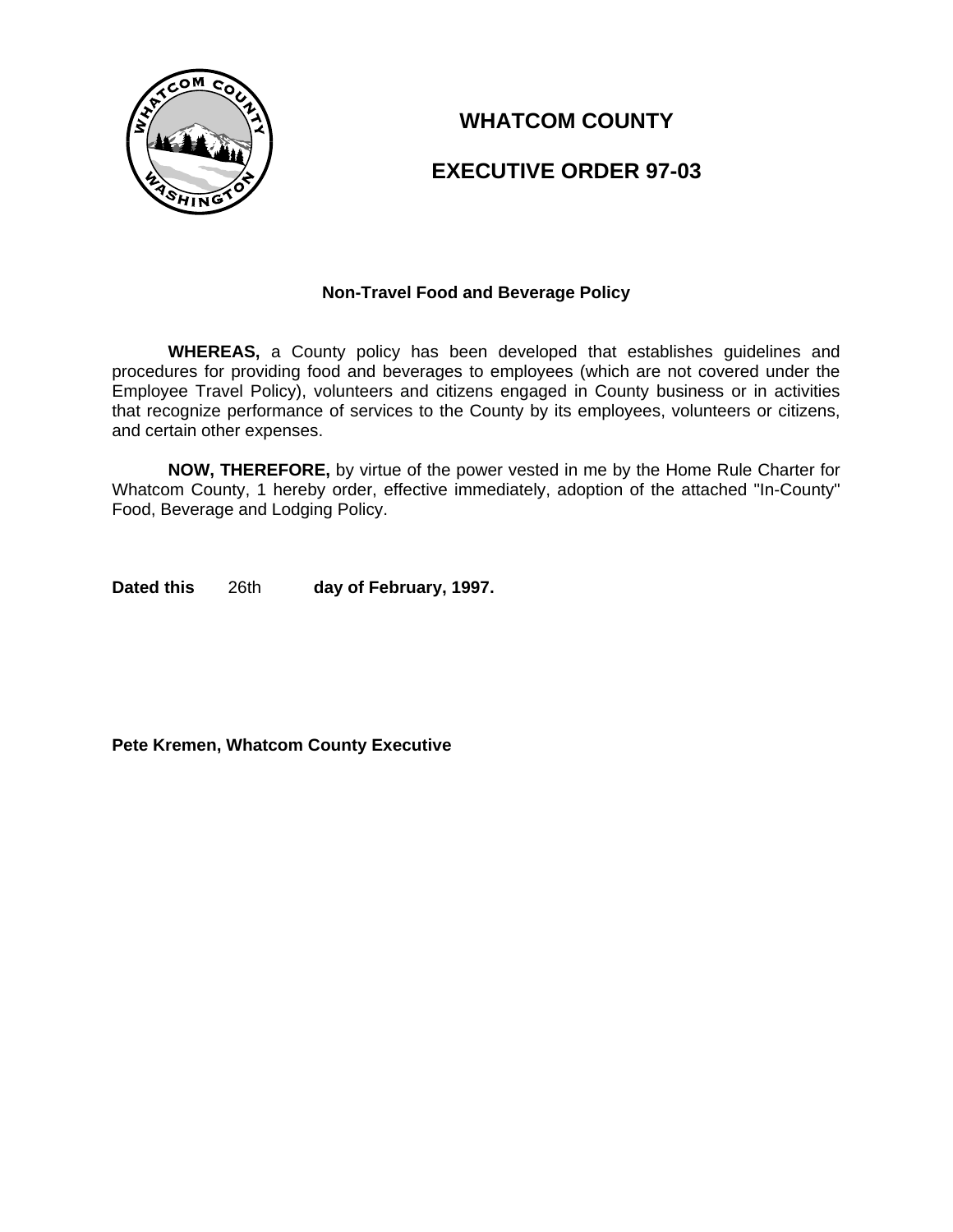# **WHATCOM COUNTY NON-TRAVEL FOOD AND BEVERAGE POLICY**

## **I. GENERAL**

### **A. Purpose**

The purpose of this policy is to establish guidelines and procedures for providing at County expense, food and beverages to employees, volunteers and citizens engaged in County business or in activities that recognize performance of services to the County by its employees, volunteers or citizens, and for travel and lodging expenses, under certain circumstances, for employees or volunteers engaged in County business.

Reimbursement or payment will be made only for expenses incurred. Department heads and employees of Whatcom County are expected to exercise prudent judgement when incurring allowable costs under this policy.

This policy sets the minimum standards. Department heads may set additional restrictions for their departments within the guidelines of this policy, but may not change the rates of reimbursement.

**NOTE:** The intent of this policy is not to discourage employee-sponsored events.

#### **B. Definitions**

- **1. Light Refreshment** For the purpose of this policy, a "light refreshment" is an edible item that may be served between meals. Examples of such items are doughnuts, cookies, fruit or cheese, etc.
- **2. In-County** Refers to employees not on travel status.
- **3. Volunteer** Person who without compensation, performs some duty that is sponsored by and/or provides benefit to the County.

### **II. SCOPE**

This policy applies to all Whatcom County departments.

### **III. POLICY STATEMENT**

### A. **Beverages and Light Refreshments**

Serving of beverages and light refreshments to employees, volunteers or citizens at County-sponsored meetings and events is allowed under certain conditions with appropriate approvals, as outlined in this policy. This authority is not intended for use with the normal daily business of employees or officials, but rather for special situations or occasions outlined herein.

## **B. Volunteer and Employee In-County Meals**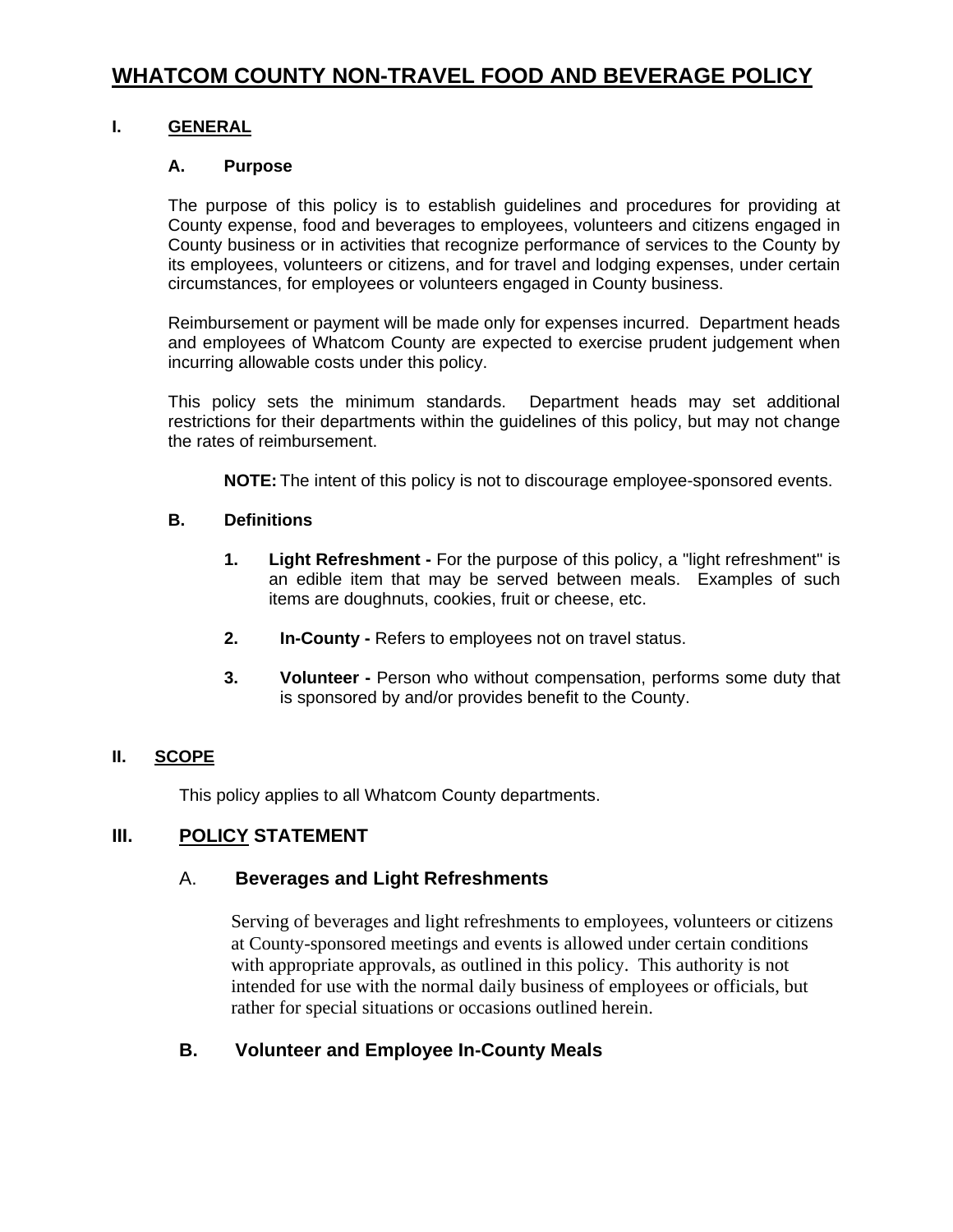It is recognized that County business is often conducted using volunteers who without compensation, work on public programs, serve on citizens' committees or assist public officers and employees. Payment of meals for such volunteers is allowed within the guidelines contained in this policy. Payment of employees' "incounty" meals (employees not on travel status) is also allowed within the guidelines contained in this policy.

# C. **Other Allowable Expenses (non-meal)**

It may be appropriate at times to pay for or reimburse employees or volunteers for non-meal, in-county expenditures. At the request of a department head and with Executive pre-approval for such, employees or volunteers engaged in official County business may incur costs for travel and/or lodging that is payable by the County within the guidelines contained in this policy.

# **IV. GUIDELINES**

# A. **Beverages and Light Refreshments**

# **1. Criteria for authorizing beverages and light refreshment expenditures:**

- **a.** Beverages and/or light refreshments may be served or made available during an event or meeting which is County sponsored, where the purpose of the event or meeting is to conduct County business, provide formal training that benefits the County (i.e., employee training sessions; volunteer training sessions; new employee orientation; County ad-hoc groups formed with non-employee members; special project learns) or provide recognition of employee, volunteer or citizen performance of duty to the County; and
- **b.** Actual cost of the beverages and/or light refreshments are itemized by invoice or receipt; and
- **c.** Written approval for expenditure and serving of beverages and/or light refreshments is obtained from the department head before the event, EXCEPT for employee or volunteer "recognition" events where Executive approval is also required prior to expenditure.

**NOTE:** This authority is prohibited for "hosting" social events, anniversaries of agencies, individual employment anniversaries, receptions for new, existing, and/or retiring employees, etc. However, under the provisions of RCW 41.60.150, the County may incur expenditures for beverages and light refreshments as part of recognition awards. Such expenditures must not exceed the limit established in RCW 41.60.15 0. This limit is currently \$1 00.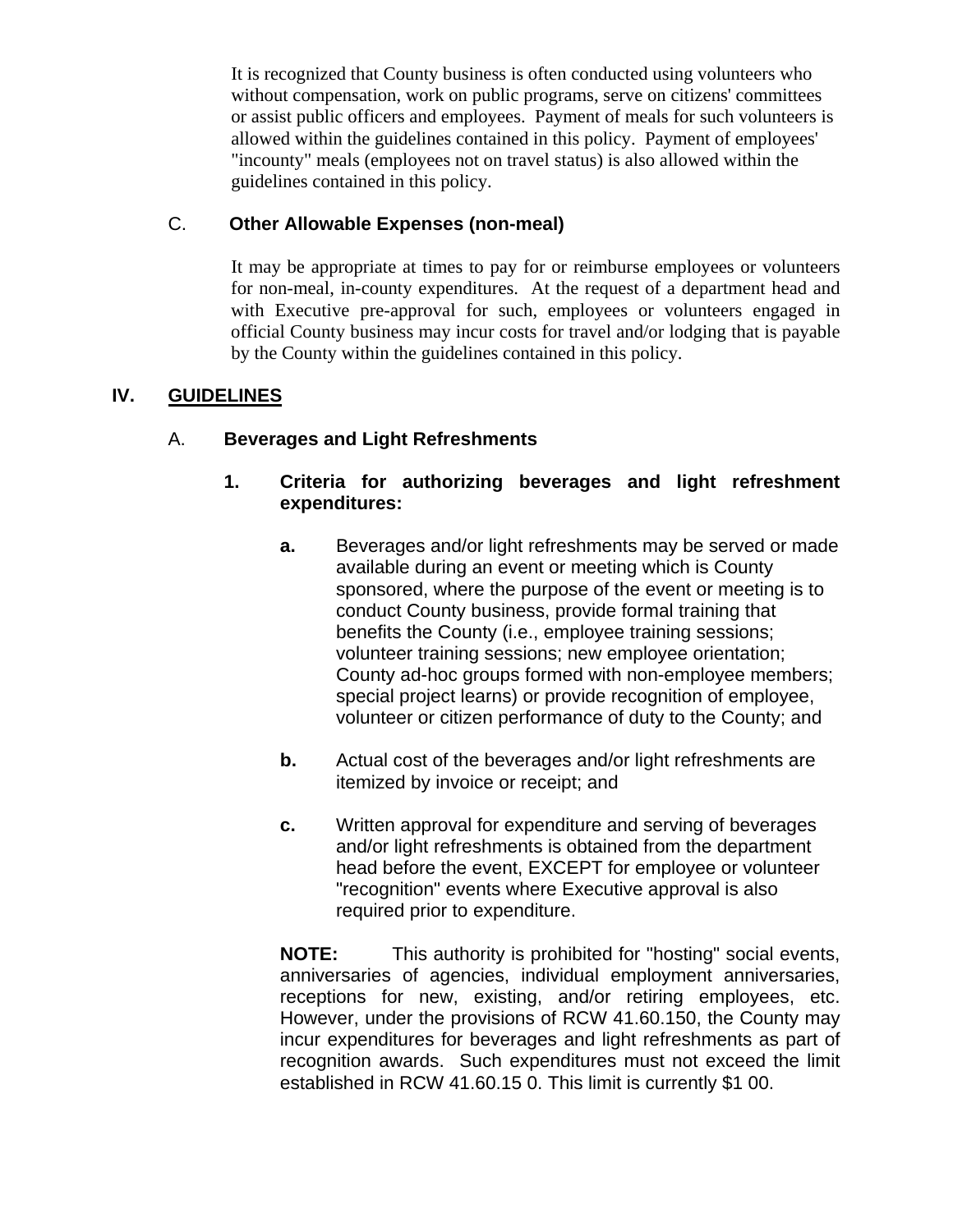## **2. Non-allowable expenditures:**

- **a.** Alcoholic beverages.
- **b.** Water cooler or bottled water service.

## **B. Volunteer and Employee In-County Meals**

- **1. Criteria for authorizing payment of volunteer meals:**
	- **a.** Meals may be provided to volunteers during County-sponsored meetings or events, where the purpose of the meeting or event is to conduct official County business or provide formal training that benefits the County. Written Executive pre-authorization is required.
	- **b.** Meals may be provided to volunteers in times of necessity when the conducting of official County business requires volunteers to work through their normal meal period. Written Executive pre-authorization is required.
	- **c.** Meals may be provided to volunteers if upon a sponsoring department head's written recommendation, special recognition of a volunteer's performance of service to the County is warranted and appropriate. Situations that warrant special recognition may vary. Written Executive pre-authorization is required.

*Examples: (1) A department head buys lunch for a panel of professionals who provided their expertise or services for a day to the department at no charge. (2) A department head honors department's volunteer clerical workers by taking them to lunch annually.*

# **2. Criteria for authorizing employee in-county meal expenditures:**

- **a.** Meals may be provided to employees during the course of County sponsored meetings or events where the purpose of the meeting or event is to conduct County business, or during formal training that benefits the County. Written department head pre-authorization is required.
- **b.** Meals may be provided to employees during times where necessity for conducting County business requires employees to work through their normal meal periods (in addition to or instead of their regular working hours). Written department head pre-authorization is required.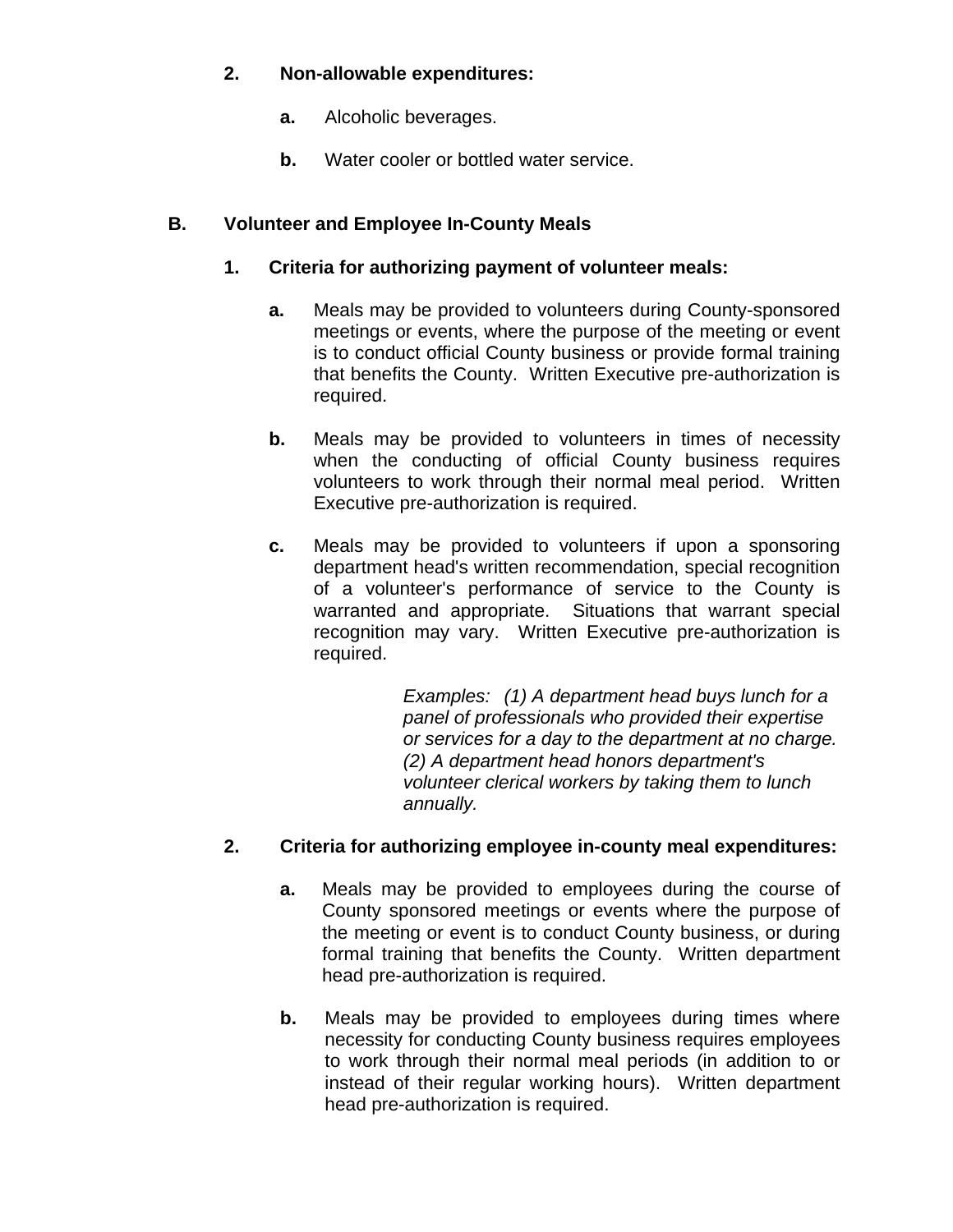- C. Meals may be provided to employees during Countysponsored events for special recognition of that employee's performance of service to the County. Written Executive preauthorization is required.
- **d.** Meals may be provided to employees when their participation is required to facilitate recognition of a volunteer's performance of service to the County. Written Executive preauthorization is required.

*Example: A department head assigns a supervisor to take their department's volunteer out to breakfast in a show of appreciation for his or her many hours of the volunteered service. Both the supervisor's and the volunteer's meals are reimbursable.*

**e.** Food and beverages may be provided to members of special project teams (employees and/or volunteers) during Countysponsored events, in recognition of significant achievements. Written Executive pre-authorization is required.

> *Example: "Pizza & pop " are provided by sponsoring departments to ABC Safety Team during a special meeting (either on or off-site), in recognition of successful completion of the team's year-long project.*

**f.** Food and beverages may be provided to employees and their families during annually occurring County-sponsored event (traditionally referred to as the "County picnic"), in recognition of employees' collective and/or individual performance of service to the County. Written Executive pre-authorization is required.

## **3. Criteria for authorizing payment of other expenditures (nonmeal):**

- **a.** Reimbursement for travel and/or lodging may be provided to volunteers if expenditures for such are incurred during the course of conducting official County business or for formal training that benefits the County. Written department head and Executive pre-authorizations are required.
- **b.** Under emergency conditions, providing lodging to essential employees may be necessary, if in conducting essential County services it is necessary for those employees to remain overnight at an accessible site and extreme road conditions make it dangerous for the employee to travel to or